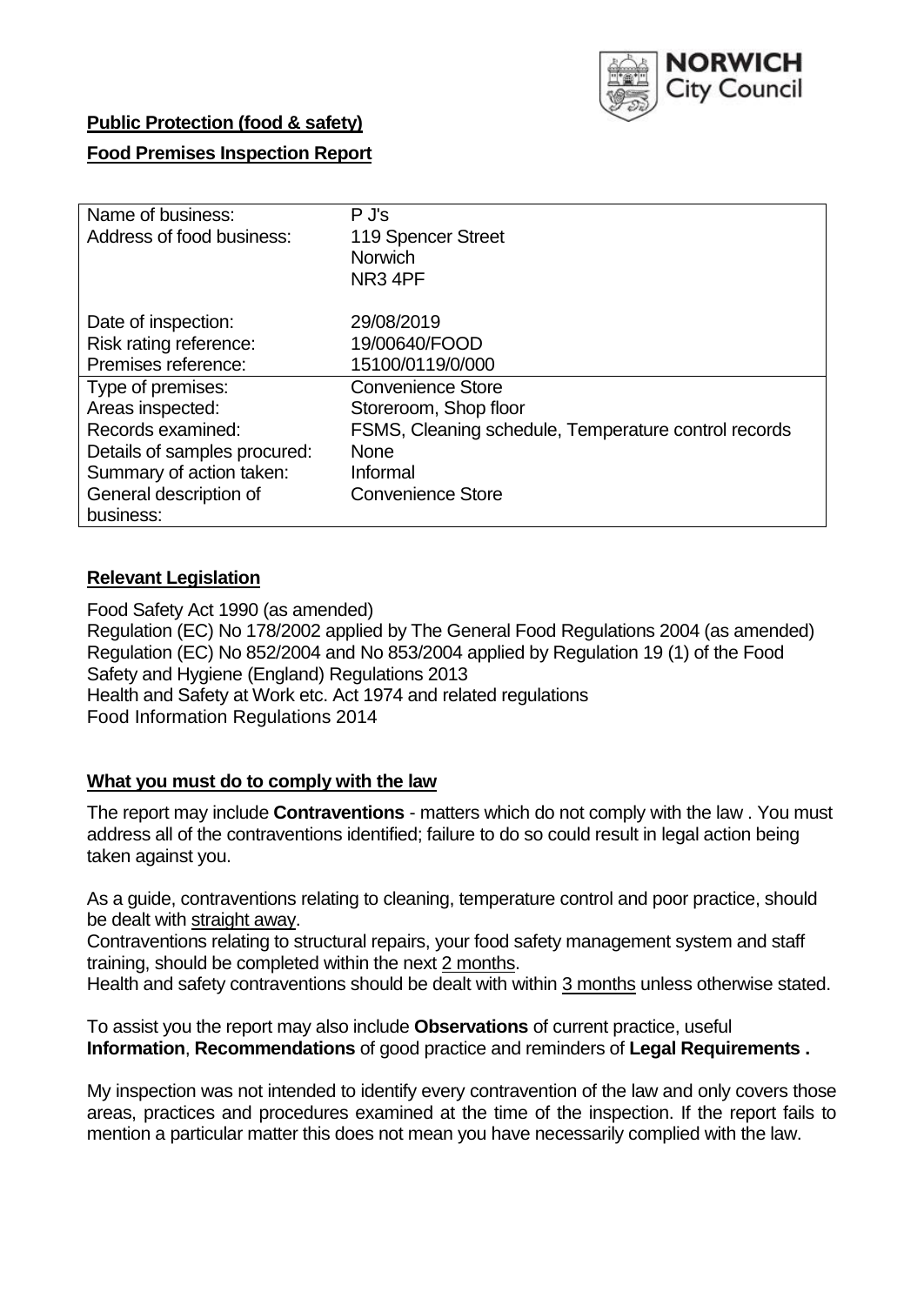# **FOOD SAFETY**

#### **How we calculate your Food Hygiene Rating:**

The food safety section has been divided into the three areas which you are scored against for the hygiene rating: 1. food hygiene and safety procedures, 2. structural requirements and 3. confidence in management/control procedures. Each section begins with a summary of what was observed and the score you have been given. Details of how these scores combine to produce your overall food hygiene rating are shown in the table.

| <b>Compliance Area</b>                     |          |    |           | <b>You Score</b> |               |    |           |                 |          |  |  |
|--------------------------------------------|----------|----|-----------|------------------|---------------|----|-----------|-----------------|----------|--|--|
| Food Hygiene and Safety                    |          |    |           | $\Omega$         | 5             | 10 | 15        | 20              | 25       |  |  |
| <b>Structure and Cleaning</b>              |          |    | $\Omega$  | 5                | 10            | 15 | 20        | 25              |          |  |  |
| Confidence in management & control systems |          |    | $\Omega$  | 5                | 10            | 15 | 20        | 30 <sup>°</sup> |          |  |  |
|                                            |          |    |           |                  |               |    |           |                 |          |  |  |
| <b>Your Total score</b>                    | $0 - 15$ | 20 | $25 - 30$ |                  | $35 - 40$     |    | $45 - 50$ |                 | > 50     |  |  |
| <b>Your Worst score</b>                    | 5        | 10 |           | 10               | 15            |    | 20        |                 |          |  |  |
|                                            |          |    |           |                  |               |    |           |                 |          |  |  |
| <b>Your Rating is</b>                      | 5        | 4  |           | 3                | $\mathcal{P}$ |    |           |                 | $\Omega$ |  |  |

Your Food Hygiene Rating is 3 - a generally satisfactory standard

# **1. Food Hygiene and Safety**

Food hygiene standards are high. You demonstrated a very good standard of compliance with legal requirements. You have safe food handling practices and procedures and all the necessary control measures to prevent cross-contamination are in place. Some minor contraventions require your attention. **(Score 5)**

000300

#### Contamination risks

**Observation** I was pleased to see you were able to demonstrate effective controls to prevent cross-contamination.

#### Hand-washing

**Observation I** was pleased to see handwashing was well managed.

#### Personal Hygiene

**Observation** I was pleased to see that standards of personal hygiene were high.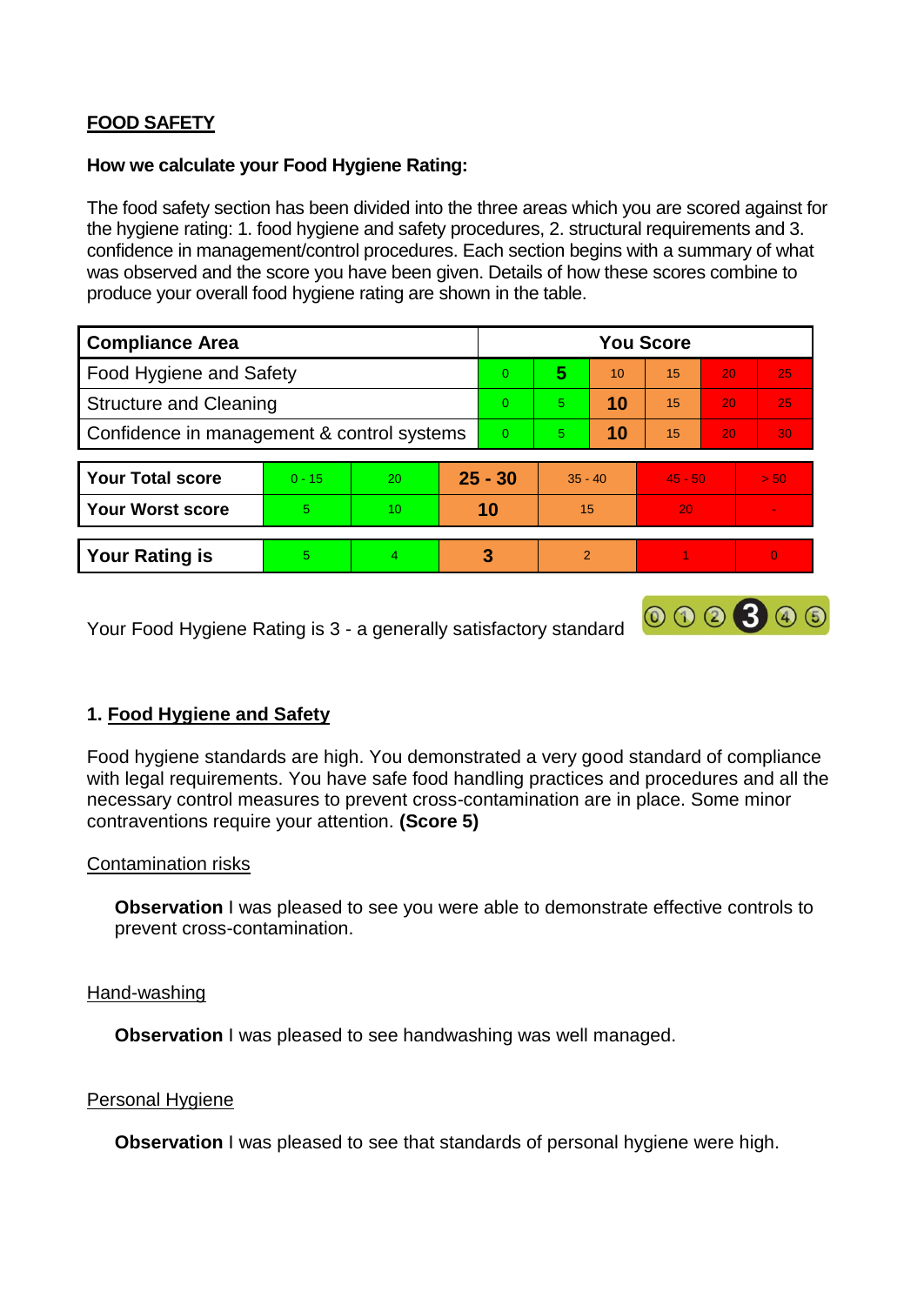### Temperature Control

**Observation** I was pleased to see you were able to limit bacterial growth and/or survival by applying appropriate temperature controls at points critical to food safety and that you were monitoring temperatures.

### Unfit food

**Contravention** The following food was unfit (and was seized or destroyed in my presence) because it was past its use by date;

- packet of premium breaded ham was being stored passed it's 'use by' date of 28/8
- packet of cooked ham was being stored passed it's 'use by' date of 28/8

# **2. Structure and Cleaning**

The structure facilities and standard of cleaning and maintenance are of a generally satisfactory standard but there are some repairs and/or improvements which are required in order for you to comply with the law. Pest control and waste disposal provisions are adequate. The contraventions require your attention; although not critical to food safety they may become so if not addressed. **(Score 10)**

#### Cleaning of Structure

**Contravention** The following items were dirty and require more frequent and thorough cleaning:

- flooring behind and under equipment
- wash hand basin in the WC
- cobwebs were seen to wall behind drinks fridges
- flooring between display fridges

#### Cleaning of Equipment and Food Contact Surfaces

**Contravention** The following items are dirty and must be cleaned::

- electric sockets next to cash machine
- around top interior rim to ice cream freezer
- interior bottom to chest freezer in storeroom
- side to chest freezer in storeroom
- interior ledge to display freezer
- interior to display freezer
- handles to display freezers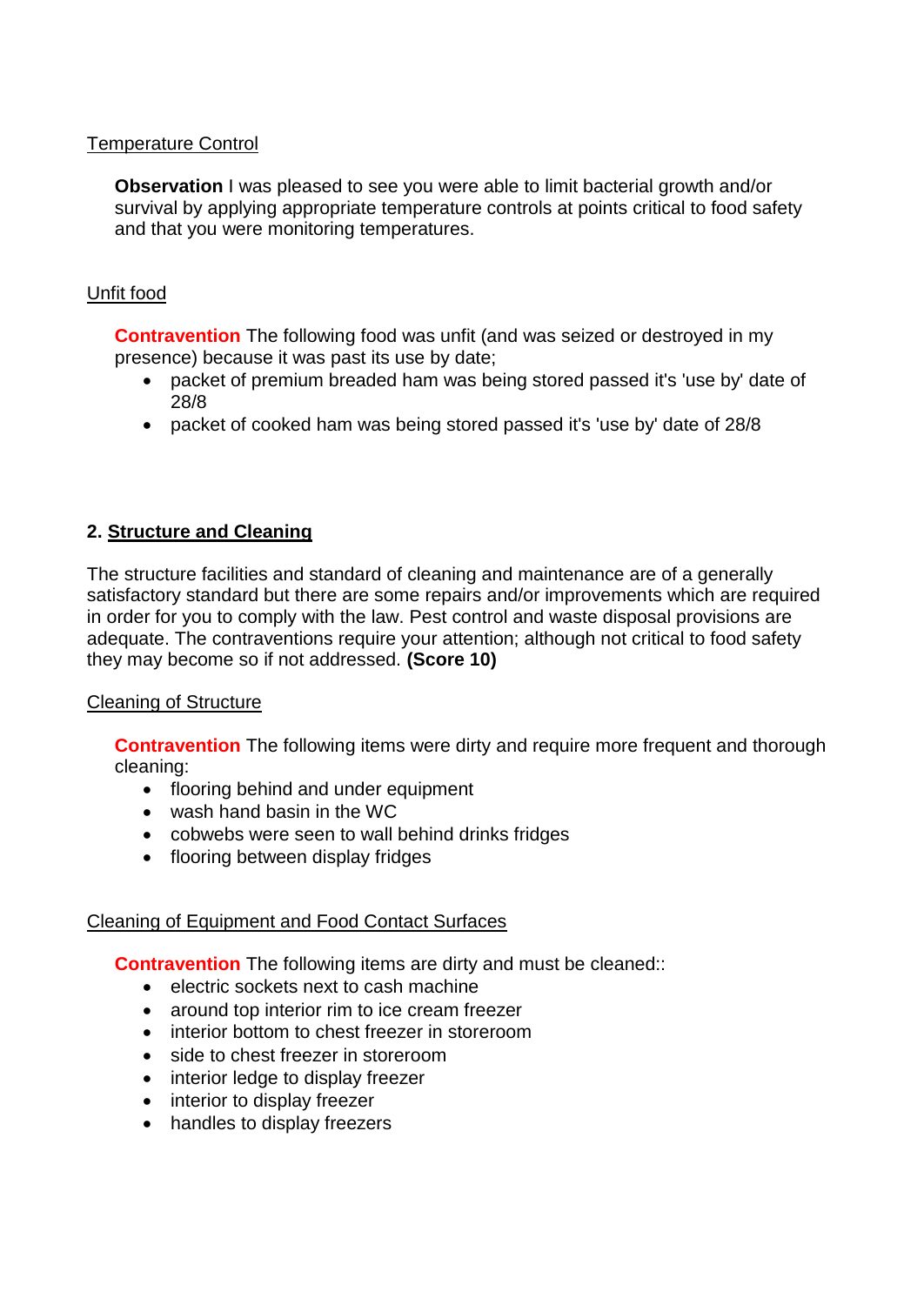## Cleaning Chemicals / Materials / Equipment and Methods

**Observation** I was pleased to see that your cleaning materials, methods and equipment were able to minimise the spread of harmful bacteria between surfaces.

#### **Maintenance**

**Contravention** The following had not been suitably maintained and must be repaired or replaced:

- handle to chest freezer was broken
- grill missing to chest freezer in storeroom

#### Facilities and Structural provision

**Observation** I was pleased to see the premises had been well maintained and that adequate facilities had been provided.

#### Pest Control

**Observation** I was pleased to see that the premises was proofed against the entry of pests and that pest control procedures were in place.

#### **3. Confidence in Management**

There are generally satisfactory food safety controls in place although there is evidence of some non-compliance with the law. All the significant food hazards are understood and controls are in place. Some minor issues were identified relating to staff supervision and training. The contraventions require your attention; although not critical to food safety they may become so if not addressed. **(Score 10)**

#### Proving Your Arrangements are Working Well

**Contravention** The following matters are needed in order to demonstrate your food safety management system is working as it should:

 you are not working to your cleaning schedule as more attention is needed to cleaning

# **Traceability**

**Observation** Your records were such that food could easily be traced back to its supplier.